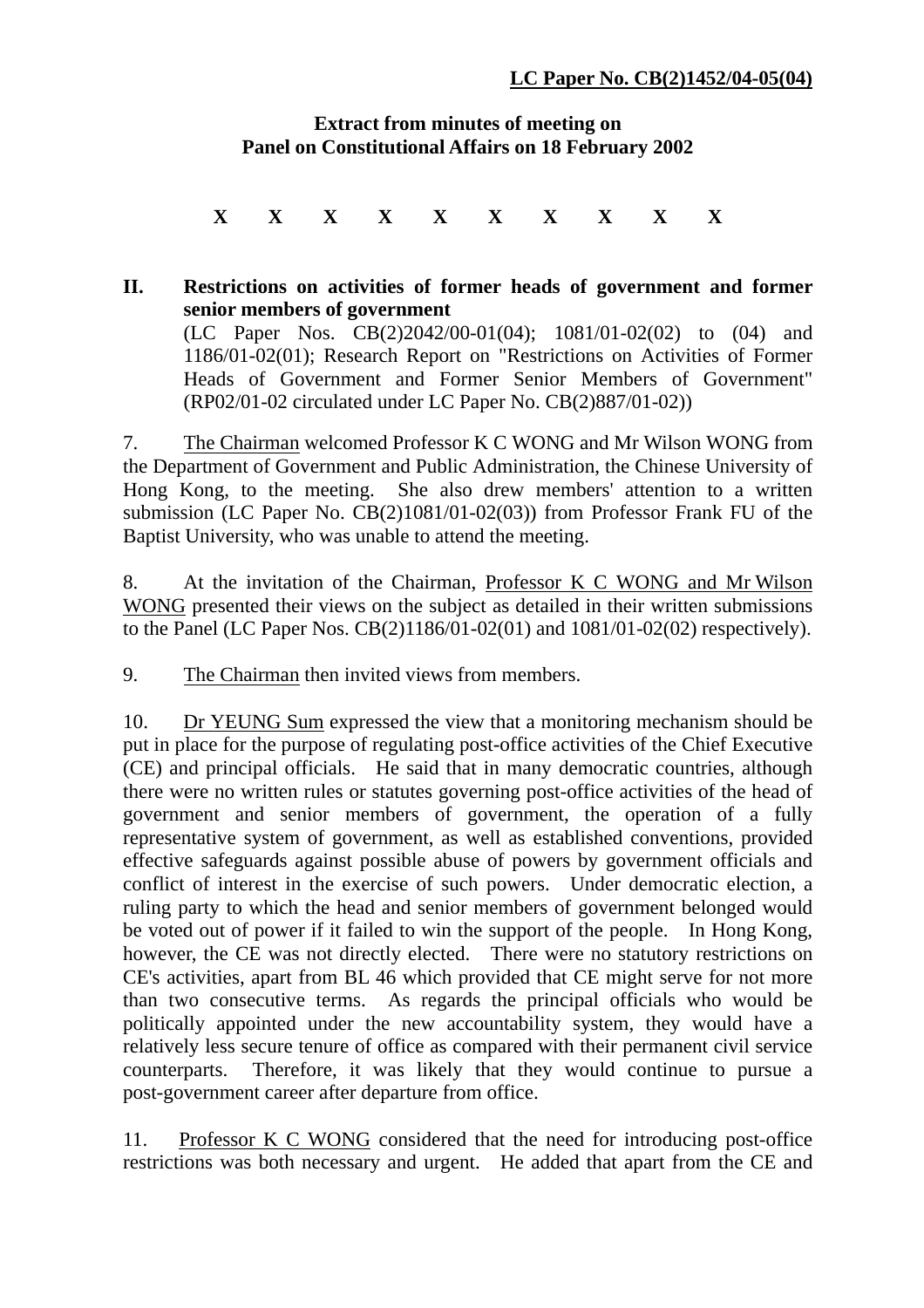the principal officials, the scope of the restrictions should also be extended to other people who had access to sensitive and confidential government information to prevent them from using such information for personal gains.

12. Ms Cyd HO said that a possible scenario could arise where a holder of the office of the CE or principal officials might be appointed to a political office in the Mainland of the People's Republic of China (PRC) after leaving office in the Hong Kong Special Administrative Region (HKSAR). The prospect of such future appointment might influence how the officials performed their duties when in office. Hence, she considered that the scope of restrictions should also cover engagement in political activities after leaving office. In her opinion, it would not be appropriate for an ex-CE to be appointed to a substantive political office outside Hong Kong after stepping down from office in the HKSAR.

13. Following up on Dr YEUNG Sum's point on the monitoring role played by political parties, Ms Cyd HO said that the existing legislative requirement that the CE should not be a member of a political party should be reviewed.

14. Mr Wilson WONG shared the view that in implementing restrictions on post-office activities so as to uphold public confidence in the integrity of government officials, the need to introduce safeguards against persons with high political motives seeking to pursue their own self-interest should also be taken into account. He said that this consideration was particularly pertinent in the unique situation of the HKSAR where issues relating to the interests of the HKSAR vis-à-vis that of the Central Government had often aroused great public concern.

15. On the issue of the monitoring role played by political parties, Mr Wilson WONG considered that the effect could only be viewed in the context of the long term development of political parties in Hong Kong. At present, political parties only played a low profile in the political arena of Hong Kong and their influence was **limited** 

16. Mr Howard YOUNG said that enactment of statutes and development of convention took time. He enquired whether the setting up of independent monitoring bodies such as an ethics commission would be the first necessary step in implementing a framework for regulating post-office activities.

17. Professor K C WONG said that regulatory bodies were useful in developing an ethics culture and promoting ethical conduct in and out of government and therefore should be established at an early stage. In the long term, a comprehensive and multiple-measure approach should be adopted. He added that restrictions, particularly those intended to be applicable to the CE, should be implemented on a case-by-case approach, rather than using an all-embracing rule, taking into account the individual circumstances and nature of the post-office activities concerned. He drew members' attention to his recommendations as listed under item 5 in page 4 of his written submission.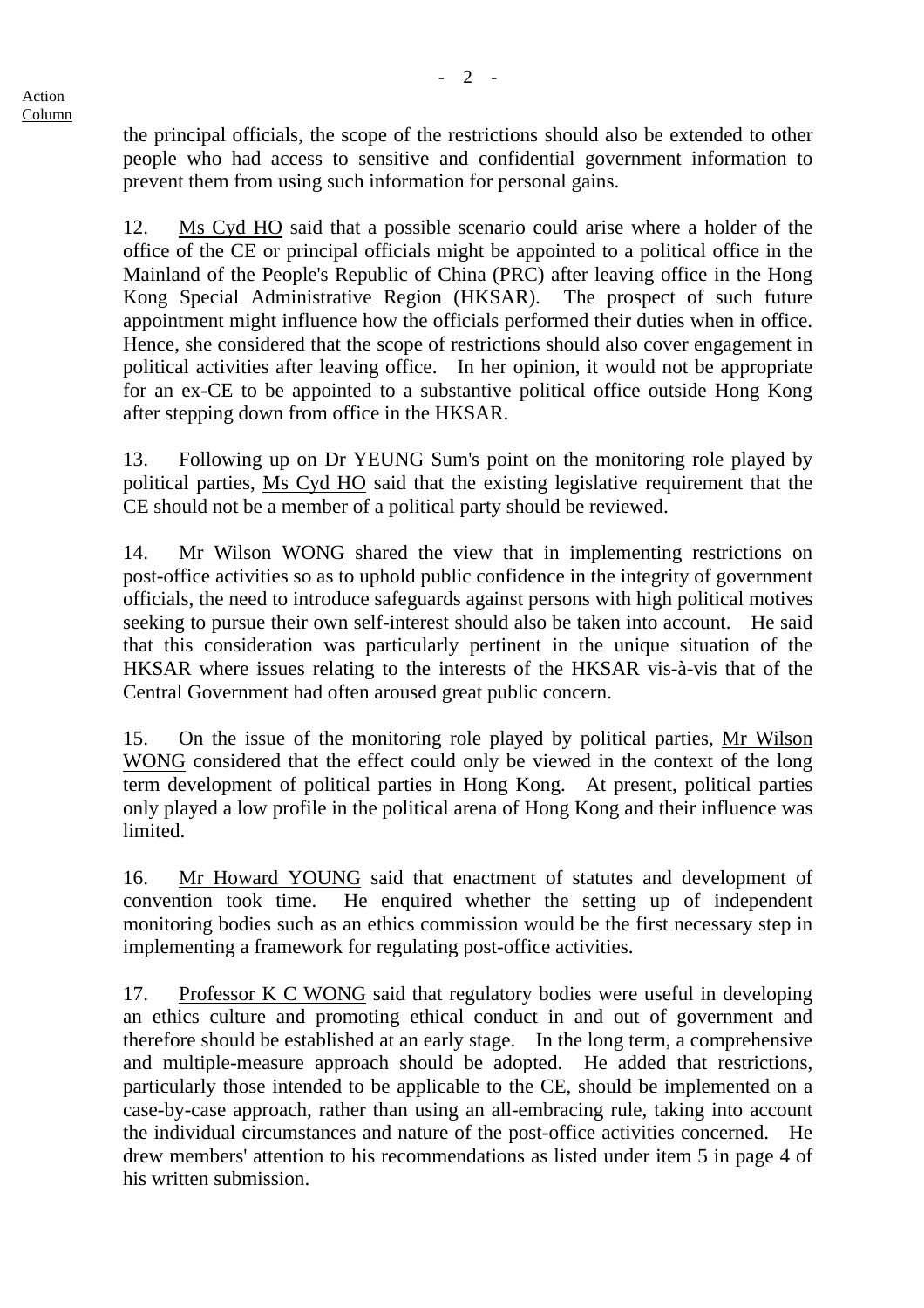18. Mr Wilson WONG said that introduction of regulatory means such as legislation, convention, or independent monitoring bodies should proceed at the same time and without delay. He added that there were precedent cases of abuse of powers by public officers which had attracted huge public outcry and substantial media comments. In his view, some form of convention could start to be developed on that basis.

19. Mr CHEUNG Man-kwong said that the Administration should introduce post-office restrictions as a matter of urgency. He pointed out that as the new accountability system for principal officials would be implemented by July 2002 when the second term CE assumed office, it would be necessary for the restrictions to be promulgated before that time, and written into the contracts of the newly appointed principal officials. It would be unfair if the Administration were to introduce legislation to impose the restrictions on CE and the principal officials with retrospective effect. He said that the Administration should explain how it would deal with this pressing issue.

20. Ms Cyd HO said that the restrictions should be published before the second CE and the principal officials assumed office.

21. Both Professor K C WONG and Mr Wilson WONG agreed that it was desirable to have all the requirements and restrictions in place and made known to the public as the second CE took up office in July 2002.

22. Miss Margaret NG said that whether or not certain statutory provisions should apply retrospectively depended on the particular nature of the issues involved. She pointed out that there was a difference between public law and private law, and cited the example of the Prevention of Bribery Ordinance whose provisions, when enacted, applied to all government officers with retrospective effect.

23. Miss Margaret NG added that restrictions on post-office activities should be clearly stipulated in the employment contracts of the principal officials appointed under the new accountability system. She said that since CE as well as the principal officials were not civil servants, the Administration should clarify the following issues -

 (a) with whom the principal officials would be entering into the employment agreements;

- (b) which were the appropriate authorities responsible for enforcing sanctions against the CE and principal officials for violation of the post-office restrictions; and
- (c) whether or not the common law offence of public officers abusing their positions to gain personal advantage applied to the CE.

Adm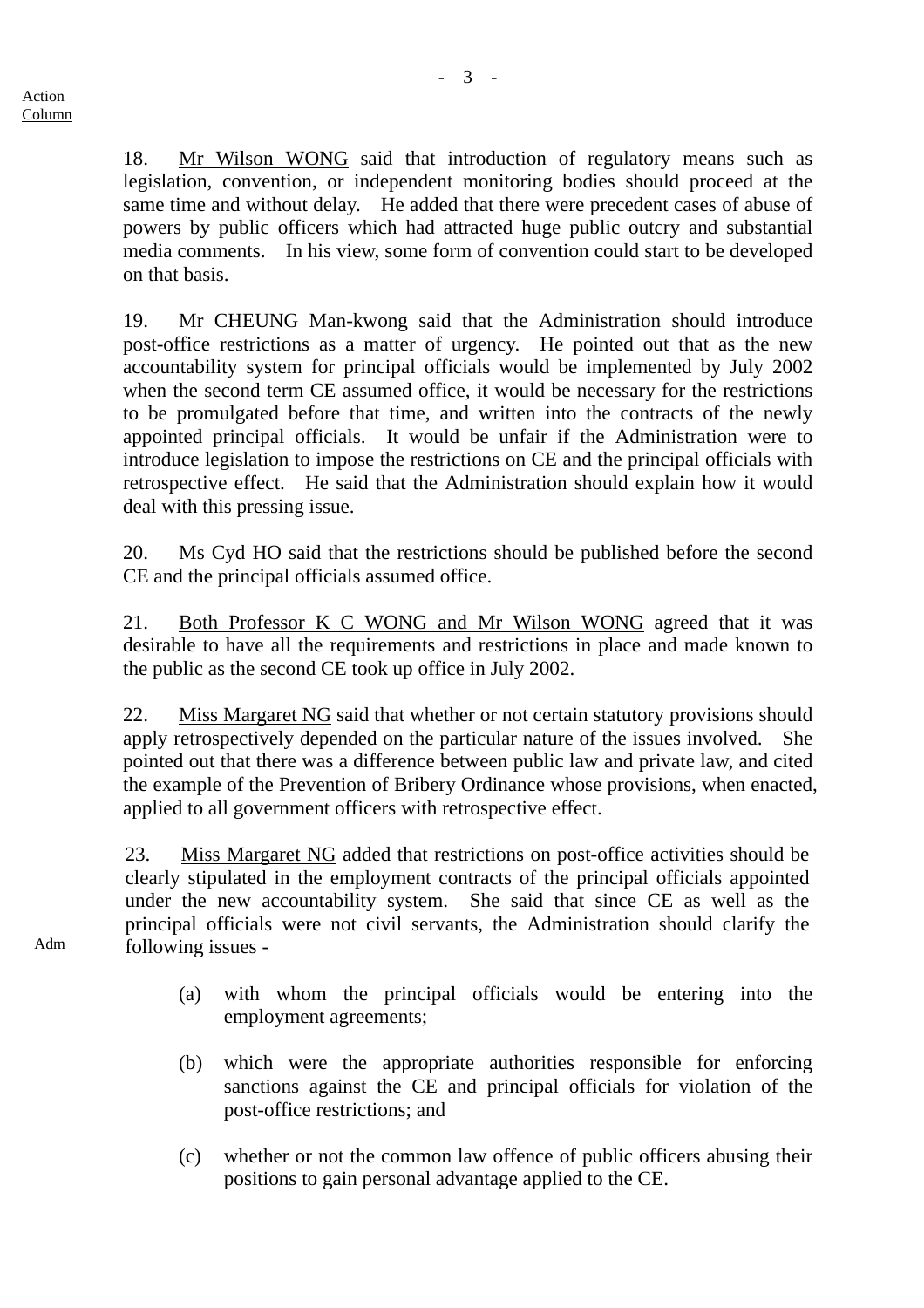24. Ms Cyd HO said that the Administration should clarify to whom the CE was responsible and explain the mechanism for conducting investigation into a suspected case of violation of post-office restrictions by the CE.

25. Miss Margaret NG suggested that, in considering measures to deal with potential conflict of interest, the Administration should review what lesson could be learned from the case of the former Privacy Commissioner for Personal Data who took up an employment which was closely related to his work soon after leaving office.

26. Mr SZETO Wah asked whether the principal officials appointed under the new accountability system would be required to swear allegiance to the HKSAR.

27. At the invitation of the Chairman, Acting Secretary for Constitutional Affairs (SCA(Atg)) made the following initial comments and clarifications -

- (a) In the countries and places covered by the Research Report, heads of government/political appointees/civil servants were subject to post-office restrictions on their activities to avoid conflict of interest. The restrictions generally took the form of statutes, express rules and guidelines, convention, public opinion and pressure from the media etc. The Administration would take all these into consideration in its study. As far as civil servants were concerned, they were not allowed to take up employment within a specified period of time after leaving the service of the government unless approval from government was given. Hong Kong adopted a similar practice;
- (b) The Administration was aware of the need to introduce post-office restrictions to help maintain public confidence in the integrity of the CE and senior members of government, and to safeguard their right to post-office employment. Whatever restrictions would be introduced in future, the clear principle was that they should not result in deterring able and dedicated people from joining the government and making contributions to Hong Kong. In the end, it was a matter of striking the right balance for the overall benefit of the society;
- (c) The proposed accountability system would be applicable to most principal official posts specified in BL 48(5). However, certain principal official posts would be excluded and remain as civil service posts. Principal officials were subject to the requirements stipulated in BL 104, i.e. they must swear to uphold the BL of the HKSAR and swear allegiance to the HKSAR.

28. SCA(Atg) said that the Administration would provide an overall response at the next meeting of the Panel on 18 March 2002, after having considered the